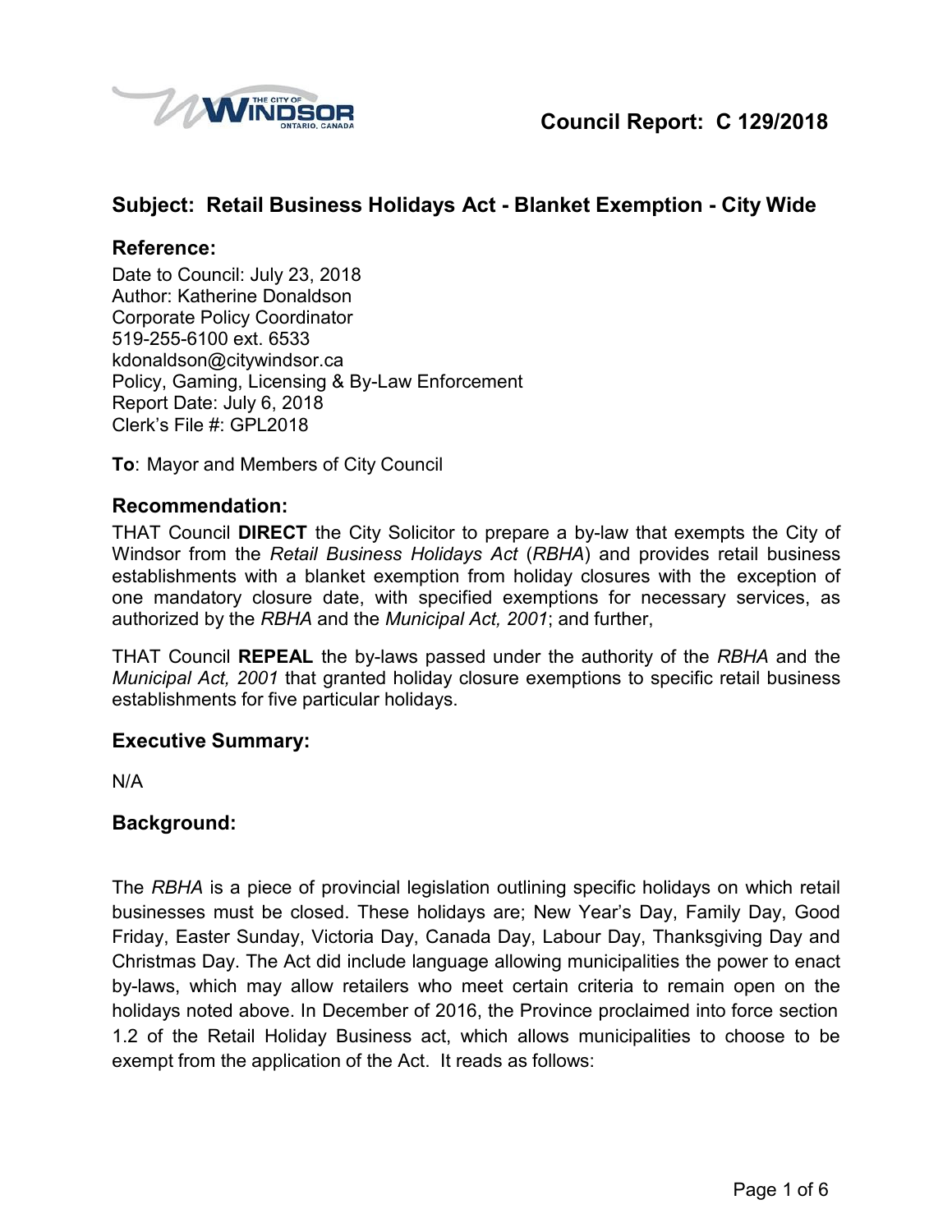*1.2 (1) This Act does not apply to a municipality and does not apply in respect of any by-law of the municipality or any retail business establishment located in the municipality if there is in effect a by-law passed by the municipality providing that this Act does not apply to it. 2006, c. 32, Sched. D, s. 15 (1).*

*(2) A by-law under subsection (1) does not take effect until the municipality passes a bylaw under section 148 of the Municipal Act, 2001 requiring that one or more classes of retail business establishments be closed on a holiday. 2006, c. 32, Sched. D, s. 15 (1).*

The relevant language from the *Municipal Act* reads as follows:

*148 (1) Without limiting sections 9, 10 and 11, a local municipality may require that retail business establishments be closed to the public at any time. 2006, c. 32, Sched. A, 81*

*...*

*(4) A by-law passed under this section does not apply to the sale or offering for sale by retail of,*

*(a) goods or services in the form of or in connection with prepared meals or living accommodation;*

*(b) liquor under the authority of a licence or permit issued under the Liquor Licence Act; and*

*(c) any other prescribed goods or services.*

In essence, section 1.2 of the *RBHA* allows a municipal council to enact a by-law exempting an entire municipality from the Act, as long as the municipality designates at least one day as a required Holiday closing. Section 148 of the *Municipal Act* supports this action, while subsection four outlines specific exemptions that must be considered. Some Ontario municipalities, the majority of which choose to designate Christmas Day (December 25) as a common closure date, have already enacted a blanket exemption from the *RBHA* on this basis. Exceptions to the common closure date can be made for specific retailers, including necessary services such as food preparation, living accommodations, laundry facilities, pharmacies, gas stations and vehicle repair. Exceptions may also be granted to dedicated tourist establishments. Council may want to consider allowing these exceptions as per the norm in areas which have enacted exemptions already.

Presently, the City of Windsor operates with an exemption system that has been in place since the early 1990's. When a retailer wishes to remain open during a holiday they must make application to the City along with a \$200 application fee. A notice of public meeting is then posted in the newspaper and a meeting occurs 30 days later. The purpose of the public meeting is to allow anyone who wants to comment on the retailer's holiday opening the opportunity to do so. When determining whether or not to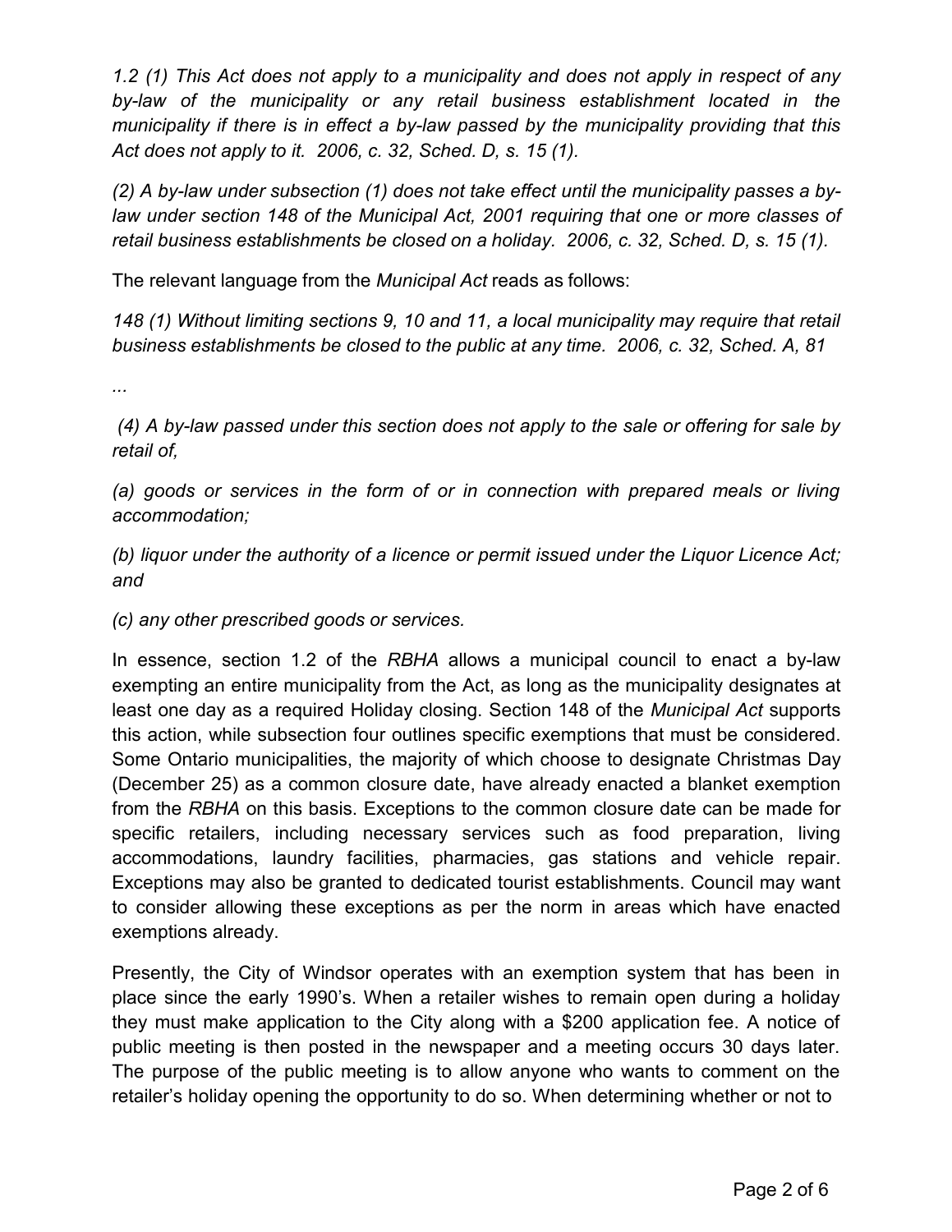grant the exemption, Council must consider the initial intent of the Act, which was to provide a common day of pause for workers. If Council does decide to grant the exemption, the City Solicitor is directed to draft a by-law specific to each exemption granted. Appeals against the by-law can be filed with the Ontario Municipal Board within 30 days of it passing. If there are no appeals within the timeframe the by-law comes into force and the exemption is granted. The exempting by-law has permitted the retailers to be open on Victoria Day, Canada Day, Labour Day and "any other public holiday declared by proclamation of the Lieutenant Governor to be a holiday for purposes of the Act (INCLUDES FAMILY DAY)". An exemption for the Civic Holiday has been permitted through By-Law 7402 under the authority of the Municipal Act, 2001.

## **Discussion:**

The case-by-case exemption system operated by the City has proven to be difficult to enforce and time consuming. Exemptions are generally granted to those retailers who apply and challenges are not often made. Retailers who have not applied for an exemption and therefore remain closed on all holidays have complained about other retailers who have obtained an exemption but remain open on holidays not identified in the exempting by-laws. There have been complaints about a lack of enforcement by the City in enforcing the exemption by-laws. In most cases, the cost of enforcement far outweighs any fine amounts that may be gained through active holiday enforcement.

As noted in the background section, Council may choose to exempt the entire municipality as per section 1.2. There are a number of reasons council may decide to do so, one of the most prevalent of which being the importance of both cross-border and regional tourism in the City. Over the past decade, great strides have been made in positioning Windsor as a first-rate tourism destination. New facilities have been built including the WFCU Centre and the Windsor International Aquatic and Training Centre and Adventure Bay Waterpark. These facilities have attracted a number of events drawing in thousands of visitors a year. Caesar's Windsor operates as a venue, hotel and gaming destination drawing both long stay and short term visitors to the downtown core. There is a strong, and growing, food and beverage scene with many Windsor restaurants and bars winning international awards for their creations. A number of smaller districts and neighbourhoods offer specific experiences and a big-city feel such as Walkerville, Little Italy, Old Sandwich Towne, etc. During the spring, summer and fall there is a different festival or event happening each weekend, many of which are nationally recognized. The proximity of Windsor to Detroit has always been a draw, with many tourists and shoppers crossing the border to utilize their considerable spending power.

While taking the above into consideration, it is important to note that Windsor is also the gateway to Essex County, which boasts a number of award winning wineries and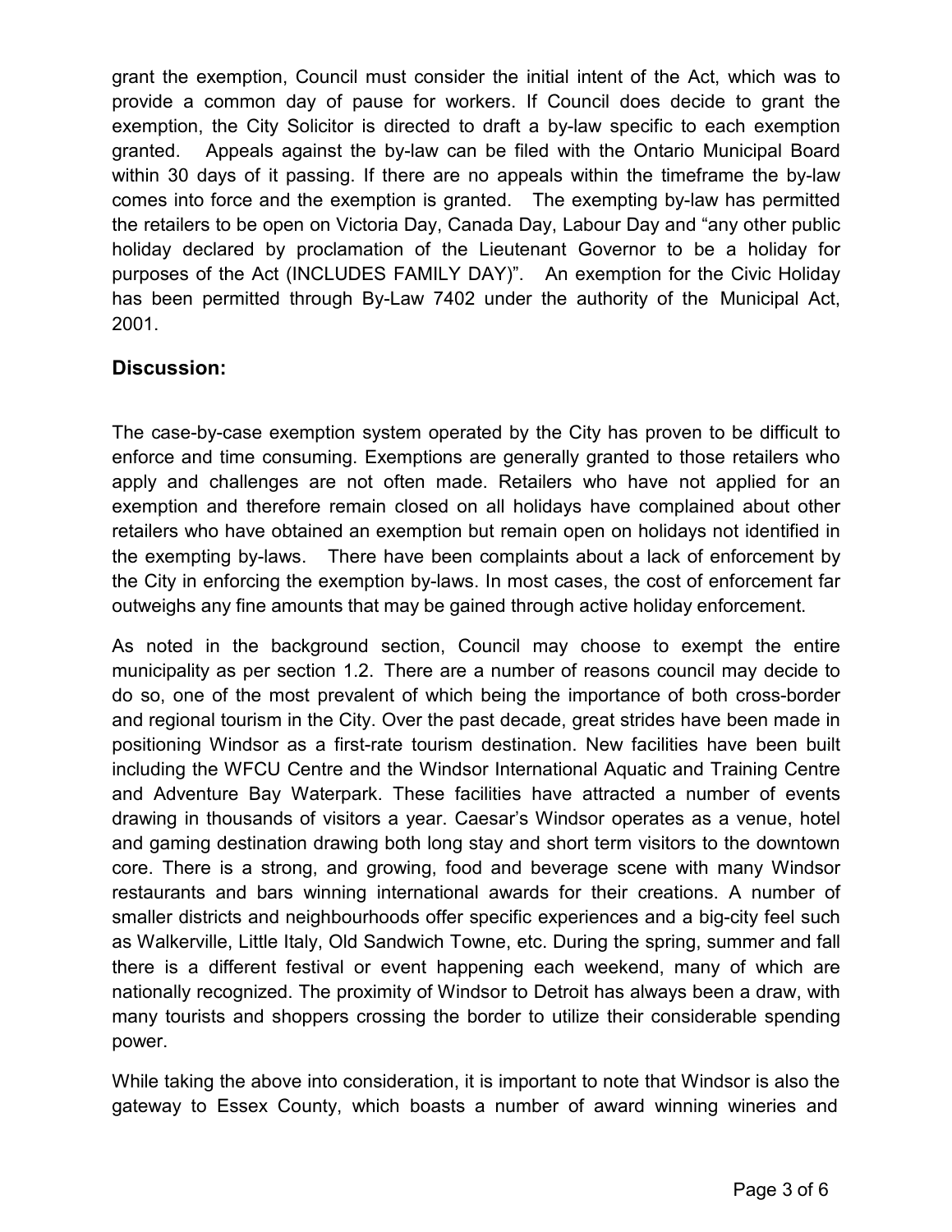experiences, restaurants, harbours, marinas, coastline, agricultural offerings and more. The Windsor-Essex area is located within reach of one of North America's largest markets; Detroit, Toledo and Cleveland within 100KMS, Columbus, Niagara and Buffalo within 200KMS and Cincinnati, Chicago and Toronto within 300KMS. Tourists from these areas are taking notice of Windsor as a total destination, offering shopping at great exchange rates for American tourists, a great food scene and various entertainment options in a safe environment.

As noted, the City of Windsor has been granting exemptions through municipal by-laws under the authority of the *RHBA*. The case-by-case system currently operating in Windsor has not been reviewed for efficiency since its inception and has since shown itself to be time consuming and cost prohibitive. In order to create an equitable marketplace for retailers, Administration is recommending the creation of a blanket exemption by-law for the entire City of Windsor. In doing so, retailers are able to choose the dates that they wish to be open. The City would be freed from the cost of holiday enforcement and all retail businesses would have equal opportunity to open if they choose to. In addition, this action by the city may also spur surrounding municipalities who admit to similar enforcement issues, to follow suit, assisting in regional tourism as a whole.

## **Risk Analysis:**

There are two reputational risks associated with changing the by-law as presented. The first involves a potential reaction from retail employees who feel they may be forced to work on holidays. With the proposed changes the retailer has a choice whether or not to open and employees are protected by additional legislation – namely the Employment Standards Act. The ESA states that employees do not have to work holidays and if they do choose to there must be an agreement between them and their supervisor in writing or electronically, including an agreed upon date to be taken in lieu of the holiday or payment of a premium wage for working during the holiday. Although there may be an initial misunderstanding regarding the City's role in holiday work, the legislative protections do exist and will work to mitigate this issue.

The second risk is potentially rectified by the nature of the advised by-law change. The By-Law Enforcement division experiences difficulty in enforcing the current exemption system. Complaints are often received retroactively, in relation to businesses being open on holidays. Proactive enforcement has been seen to be difficult and expensive to carry out. In order to provide the best level of municipal services, proactive enforcement is best but unfortunately not viable in this specific situation. Creating a blanket exemption will help to alleviate By-law Officer's already heavy workload and allow them to focus on more effective enforcement activities.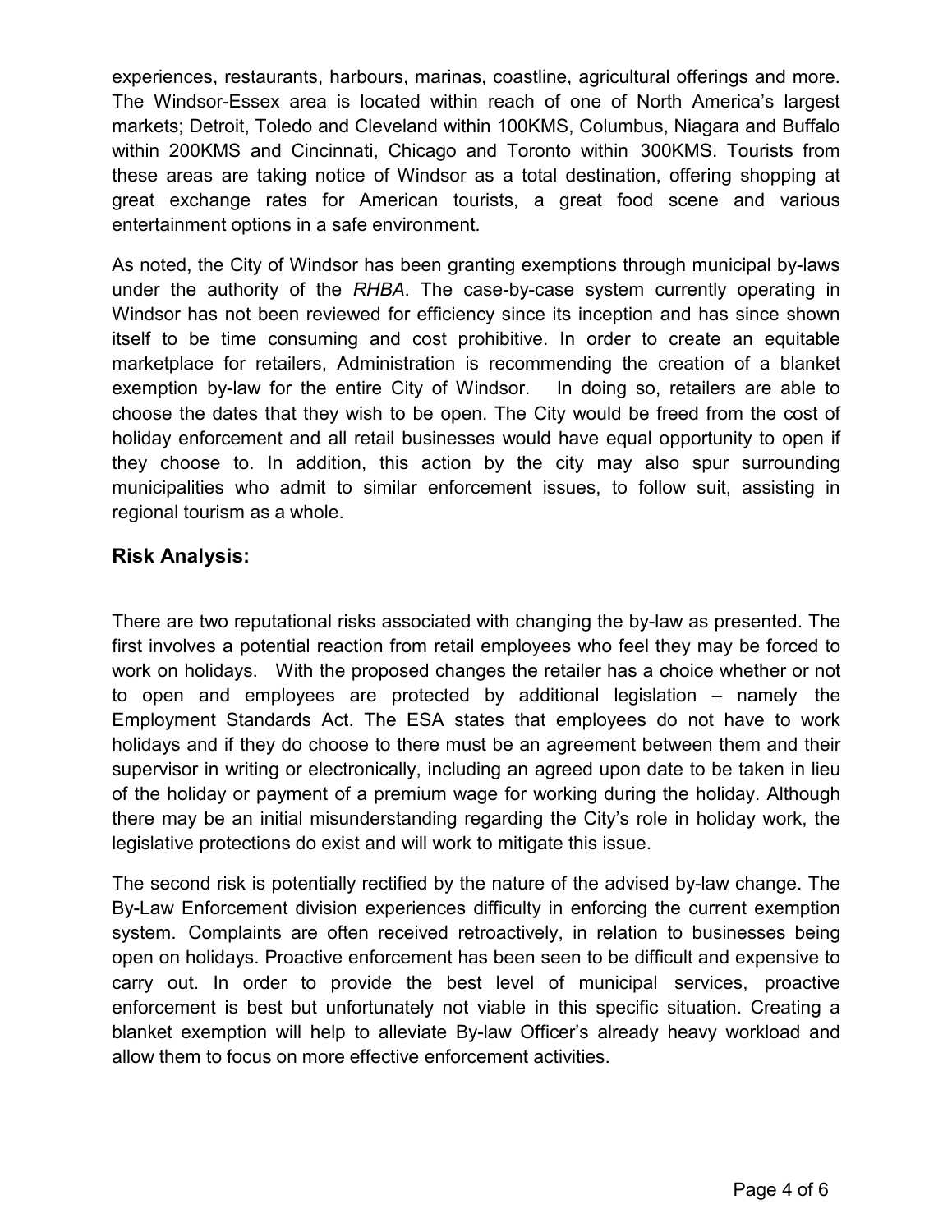## **Financial Matters:**

In order to effectively enforce the exemption system as it exists currently, at least two officers would be required for a full eight hour shift on a given holiday, along with one supervisor for health and safety reasons. The cost of an officer's time for a holiday is \$54.03 per hour, plus the pay that they would receive as holiday pay as per collective agreements with a full day's cost of \$609.19 per officer. The supervisor's wage for the day would be roughly \$880. With that being said, the staffing costs on a single holiday would equal \$2,098.38. This cost would be repeated for all nine holidays covered in the Act, roughly costing the corporation \$18,885 per year. Applications for exemptions cost \$200 and the City receives limited requests per year. As such, the funds received from this revenue stream are negligible.

### **Consultations:**

By-Law Enforcement

**Licensing** 

Legal

Finance

Tourism Windsor Essex Pelee Island

#### **Conclusion:**

The City of Windsor is a growing tourist destination with a large market at its doorstep. More events are being held in Windsor each year and the Windsor brand is growing as an overall tourist destination. Creating a blanket exemption in line with the terms of the *RBHA,* Section 1.2, will allow retailers to choose whether to open or not and allow them to contribute to the international tourist market while alleviating enforcement burden on the City's By-Law Officers. Designating a common closure date of Christmas Day would allow the Corporation to do so, in line with Section 148 of the *Municipal Act.*

#### **Approvals:**

| <b>Name</b>                | Title                                                                                         |
|----------------------------|-----------------------------------------------------------------------------------------------|
| <b>Katherine Donaldson</b> | <b>Corporate Policy Coordinator</b>                                                           |
| Gary Cian                  | Deputy License Commissioner/Manager of<br>Policy, Gaming, Licensing and By-Law<br>Enforcement |